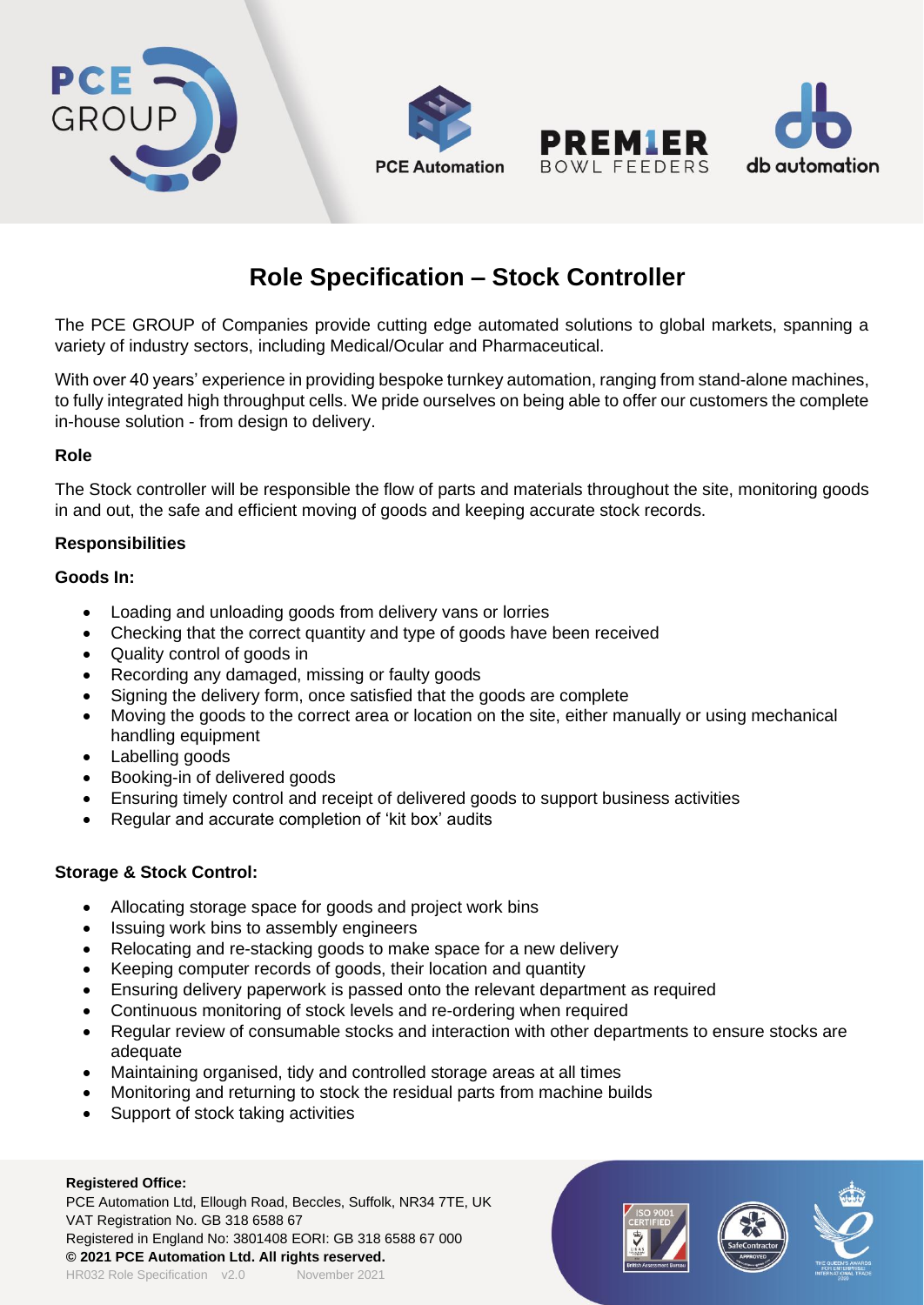# **Goods Out:**

- Picking goods that have been ordered
- Keeping records of goods which have been picked
- Preparing despatch notes and labels
- Quality control of goods out
- Moving and preparing goods ready for delivery, either by hand or using machinery
- Safe packing and wrapping of goods out
- Creation of documentation for supporting correct packing for despatch.
- Specification of correct packing and shipping products (Crates, boxes, pallets, measurements and correct import specifications)

# **General Responsibilities:**

- Compliance with security procedures and health & safety
- Maintaining the site in a tidy state and clearing away packing material and debris
- Using computerised systems, barcode scanners and other technology to record goods movement
- Liaising with suppliers, other departments, distributors and customers
- Arranging carriage of goods coming in or out
- Delivering goods directly to the customer and other sites if required
- Collecting goods directly from suppliers and other sites if required
- Maintaining work processes in line with the quality management system relevant to the department
- Adherence to company and department KPI's
- Supporting the business and department at times of high demand
- Attendance of departmental and company meetings to support the departmental functions.
- Any other activities essential to the growth & success of the business

# **Requirements**

The following list is an indication of the skills required for this role: -

- **•** Proven experience in stores
- Expertise in warehouse management procedures and best practices
- Proven ability to implement process improvement initiatives
- Strong knowledge of warehousing Key Performance Indicators (KPIs)
- Hands on experience with stock control software
- **Proficient in using Microsoft Office**
- **•** Full, clean driving licence
- Forklift driving licence preferable
- Strong decision making and problem-solving skills
- A good team player
- Excellent verbal and written communication skills
- Able to work on own initiative
- Strong attention to detail
- Identify the needs and service of internal customers
- Ability to read engineering drawings as part of role preferable but not essential